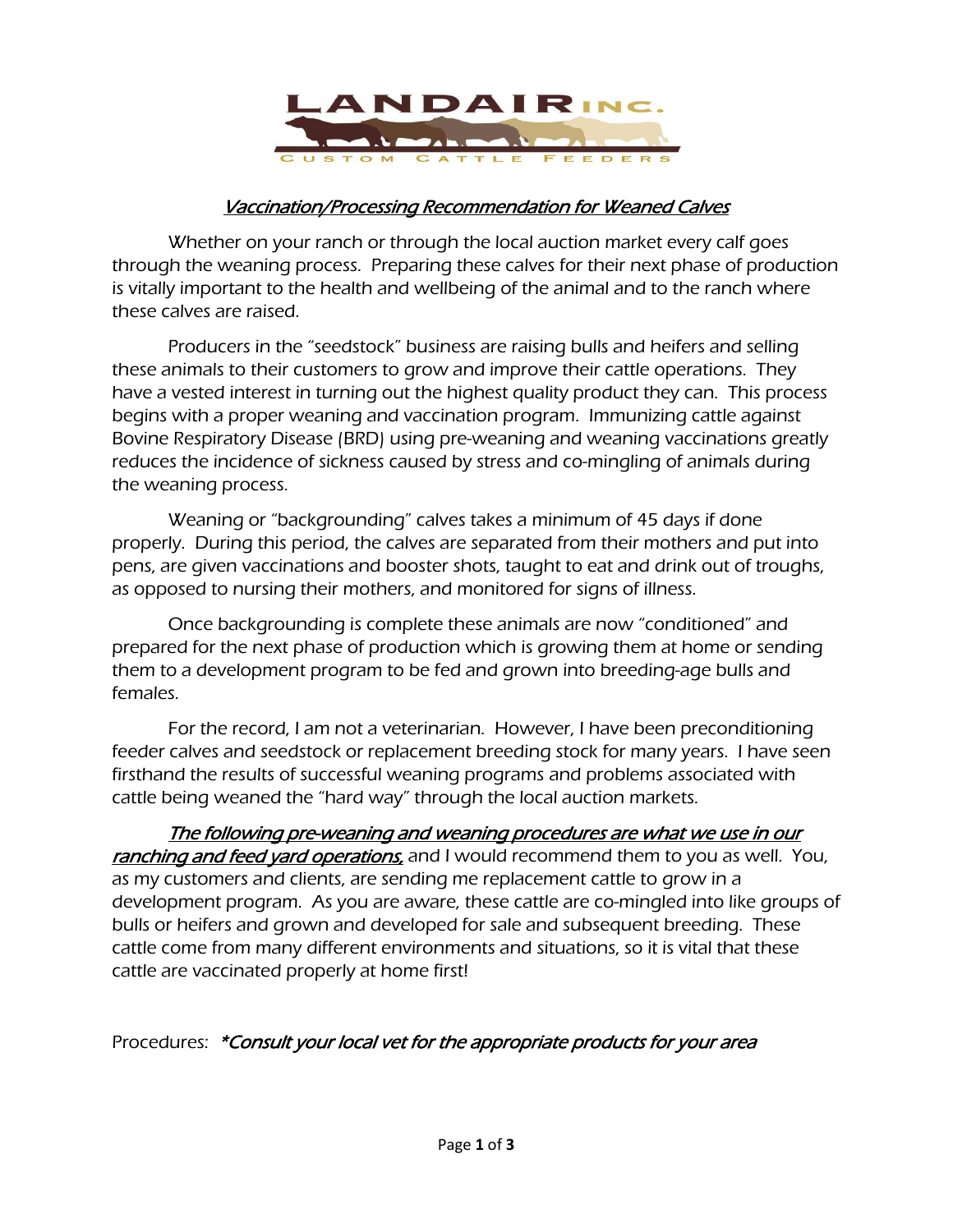

## Pre-weaning: 3 to 6 weeks prior to weaning

CattleMaster Gold FP 5 - Modified Live/Killed (ML/K) Respiratory Vaccine Vision 7 with Spur - Clostridial Vaccine (Blackleg) Presponse HM - Pasturella Vaccine Dectomax Injectable - Deworm and parasite control

## At weaning:

Day 1: Pyramid 5 or equivalent - Modified Live (ML) Respiratory vaccine

Pour-on product for fly control

Day10: Pyramid 5 Booster shot (only 70% of cattle vaccinated the first time responded to the vaccine, hence the booster shot)

Day 21: Pyramid 3 - Respiratory booster if needed

Vision 7 - Clostridial (Blackleg) vaccine booster

Thru day 45: Continue to monitor the health of the cattle and treat any sickness

with vet prescribed antibiotics. Clean water troughs regularly.

As aforementioned, this is the protocol I follow each year when we wean our ranch calves. This program works very well for us, and we have minimal sickness. I do want to mention a couple of things though:

- 1. I often hear from ranchers that say "My calves don't get sick at home, why should I go to all the trouble…?" Good question!! The reason to wean properly is because most of your calves are not growing up and spending their entire lives at home. You are sending your bulls and heifers to me and that is when their "raising" tells the tale. These cattle are being co-mingled with other cattle of unknown history so to speak. If everyone is weaned and vaccinated properly then morbidity and mortality are GREATLY REDUCED!!
- 2. "I use Killed vaccines because it's much easier to use because I don't have to mix it up first". The fact is that Modified Live (ML) vaccines are much more effective than killed vaccines in providing the proper LONG-TERM protection against BRD.

Whether you chose to give preweaning shots is up to you though I highly recommend it. The main point is this: Start your vaccinations on  $\overline{DAY}$  1 of the weaning process and give the appropriate booster shots as suggested. Working your calves, the